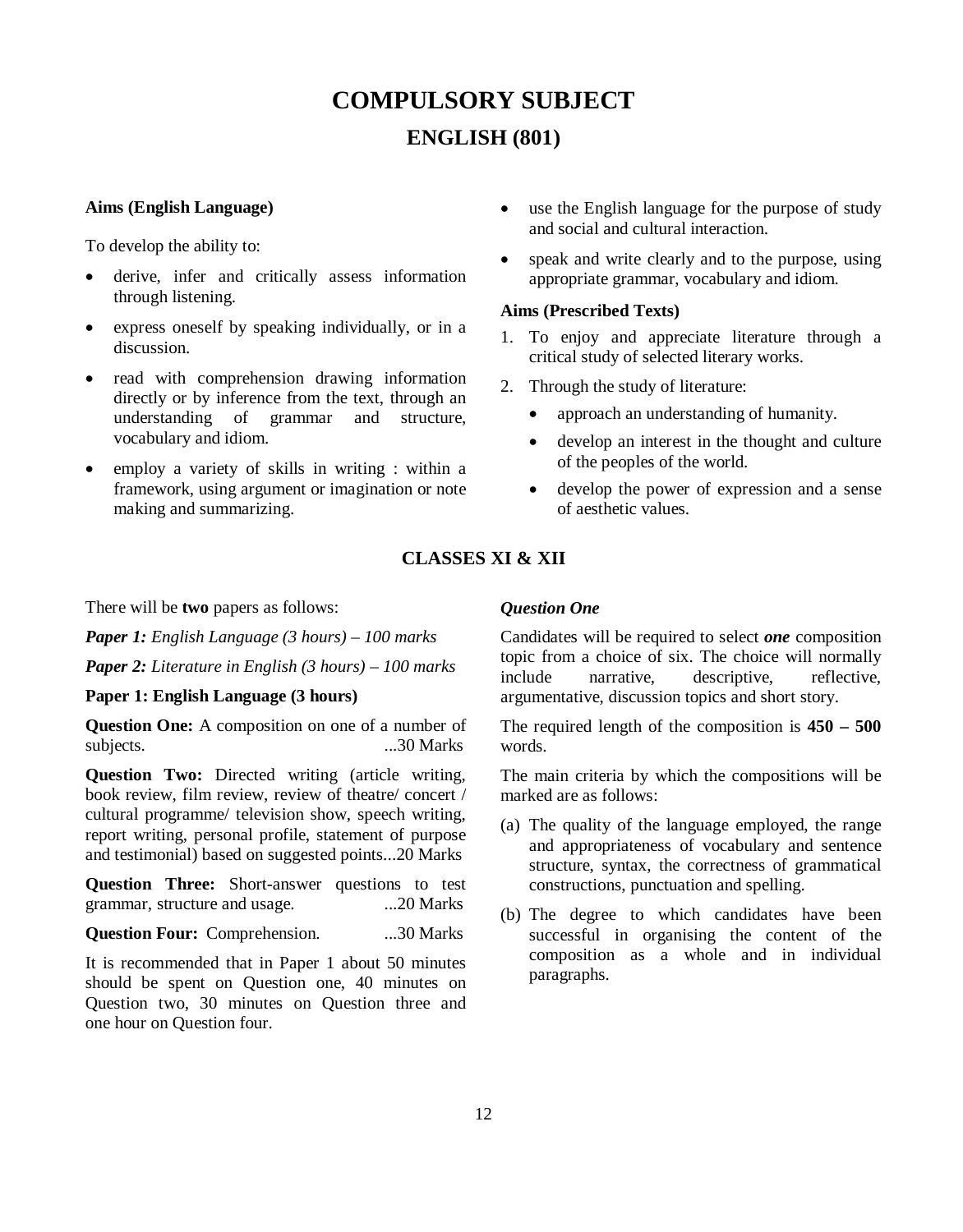### *Question Two*

The piece of directed writing will be based on the information and ideas provided. The required length will be about 300 words. The range of subjects may include article writing, book review, film review, review of theatre/ concert / cultural programme/ television show, speech writing, report writing, personal profile, statement of purpose and testimonial.

Skills such as selecting, amplifying, describing, presenting reasoned arguments, re-arranging and re-stating may be involved. The candidates' ability in the above skills, including format will be taken into account as well as their ability to handle language appropriately in the context of the given situation.

It is emphasized that only one question will be set in the examination paper and that this will be compulsory.

# *Question Three*

All the items in this question are compulsory, and their number and type / pattern may vary from year to year. They will consist of short-answer, open completion items or any other type, which will test the candidates' knowledge of the essentials of functional English grammar and structure. Only two or three types will be included in any one examination.

#### *Question Four*

A passage of about 500 words will be provided.

Questions based on the passage will be as follows:

- Questions that test the candidates' knowledge of vocabulary and ability to understand the content of and infer information and meanings from the text.
- A question that elicits the main ideas of all or part of the passage. This question will consist of **two** parts:
	- (i) In the first part, the candidate will be required to list the main points as directed, in point form. In this part, marks will be awarded for content.
	- (ii) In the second part of the question, the candidate will be required to frame these points in a summary (keeping to a word limit), in a coherent manner. In this part, marks will

be awarded for expression and the candidate's ability to summarise the points clearly in complete sentences. Marks will be deducted for linguistic errors.

**It is recommended that part (ii) of this question be done in the grid form.**

# **Use of abbreviations will not be accepted.**

All questions are compulsory.

# **Paper 2: Literature in English (Prescribed Texts) (3 hours)**

*Candidates will be required to answer* **five** *questions as follows:*

**One** textual question (compulsory) on the Shakespeare play/alternative prescribed play together with **four** other questions on **at least three** texts, which may include the Shakespeare play/alternative play.

Question 1 compulsory.... 20 Marks, four other questions, each carrying 20 Marks

(Note: Candidates are reminded that infringement of the rubric will certainly invite penalty during the marking of answer scripts.)

The textual question, which will be set on the Shakespeare play/alternative play, will contain **three** short passages and candidates will be required to answer questions set on **two** of the passages. These Questions may require candidates to explain words and phrases, to rewrite passages in modern English, or to relate an extract to the work as a whole.

The rest of the questions on the Shakespeare play/alternative play and on the other prescribed texts will require essay-type answers and will be set on the episodes, the plot or plots, themes or ideas, characters, relationship and other prominent literary qualities of the texts prescribed.

*For list of Prescribed Textbooks, see Appendix I.*